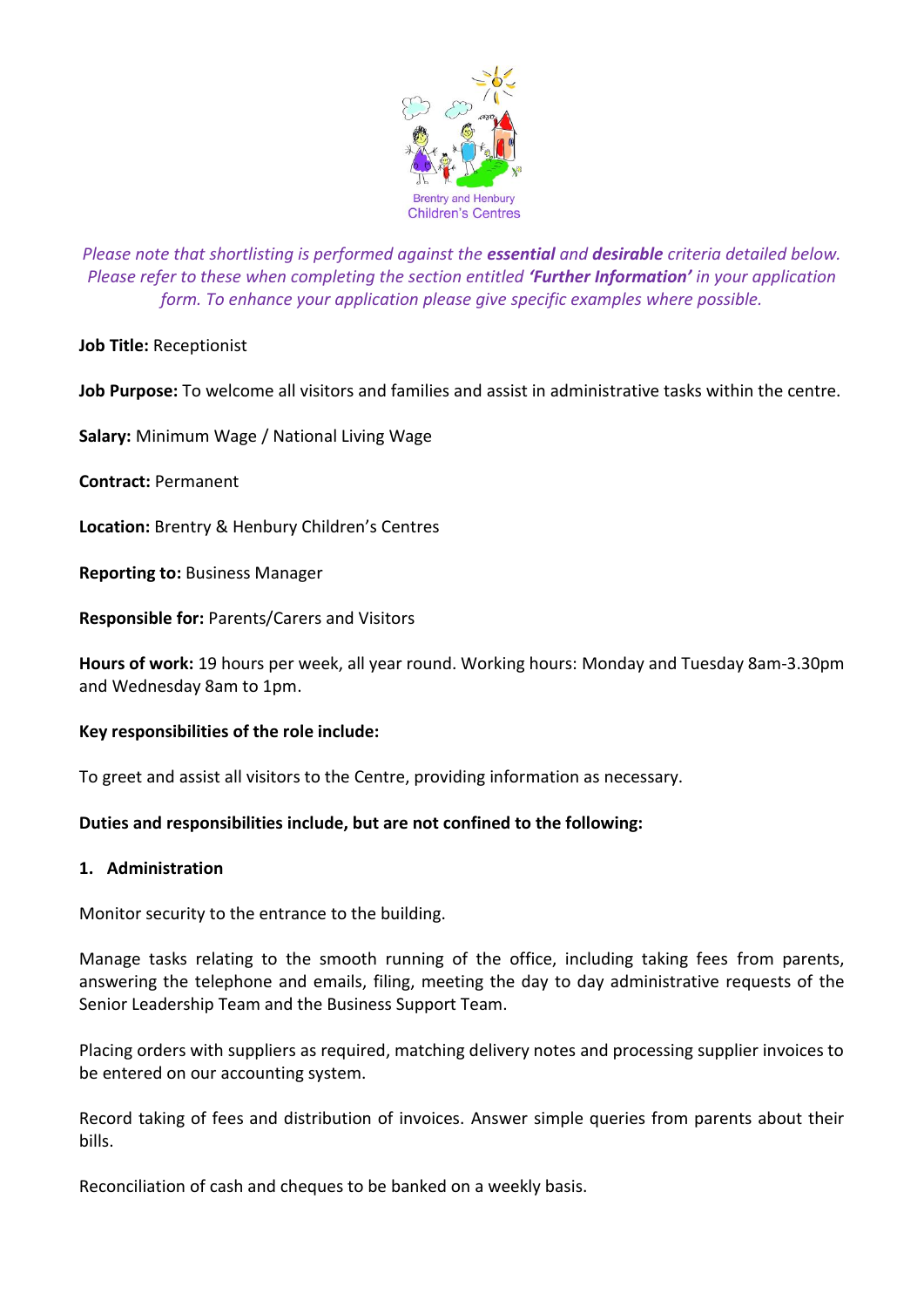Check stock levels of office, housekeeping and stationery supplies, re-ordering as needed/requested.

Dispose of confidential materials in an appropriate manner.

Assist in the production and distribution of promotional materials and paperwork.

# **2. Children's Centre Responsibilities**

Work as a member of the team while accepting the individual responsibilities of the post.

Attend staff and other meetings as required.

Show prospective families around the Centre following training.

Participate in fundraising events.

Undertake training and regular appraisals as part of your personal and professional development.

Work in compliance with the health and safety policy at all times.

Maintain high levels of record keeping as necessary in the course of your work e.g. accident book, register, daily diary.

Undertake any other duties required in keeping with the aims of this post.

## **Individual Specification**

# **Essential**

- 1. Evidence of a good basic education and a willingness to learn
- 2. Demonstrable knowledge and experience of Word, Excel, Outlook and databases
- 3. Working in an office environment
- 4. Working as part of a team
- 5. Record keeping
- 6. Ability to manage own workload following induction and training
- 7. Ability to maintain high standards
- 8. Understanding of the importance of providing a welcoming environment
- 9. Ability to communicate with children, parents, visitors and colleagues

## **Desirable**

- 1. Evidence of recent relevant training
- 2. Awareness of health and safety issues
- 3. Working in a daycare/preschool setting
- 4. Fundraising events
- 5. Working in a voluntary/community-led setting